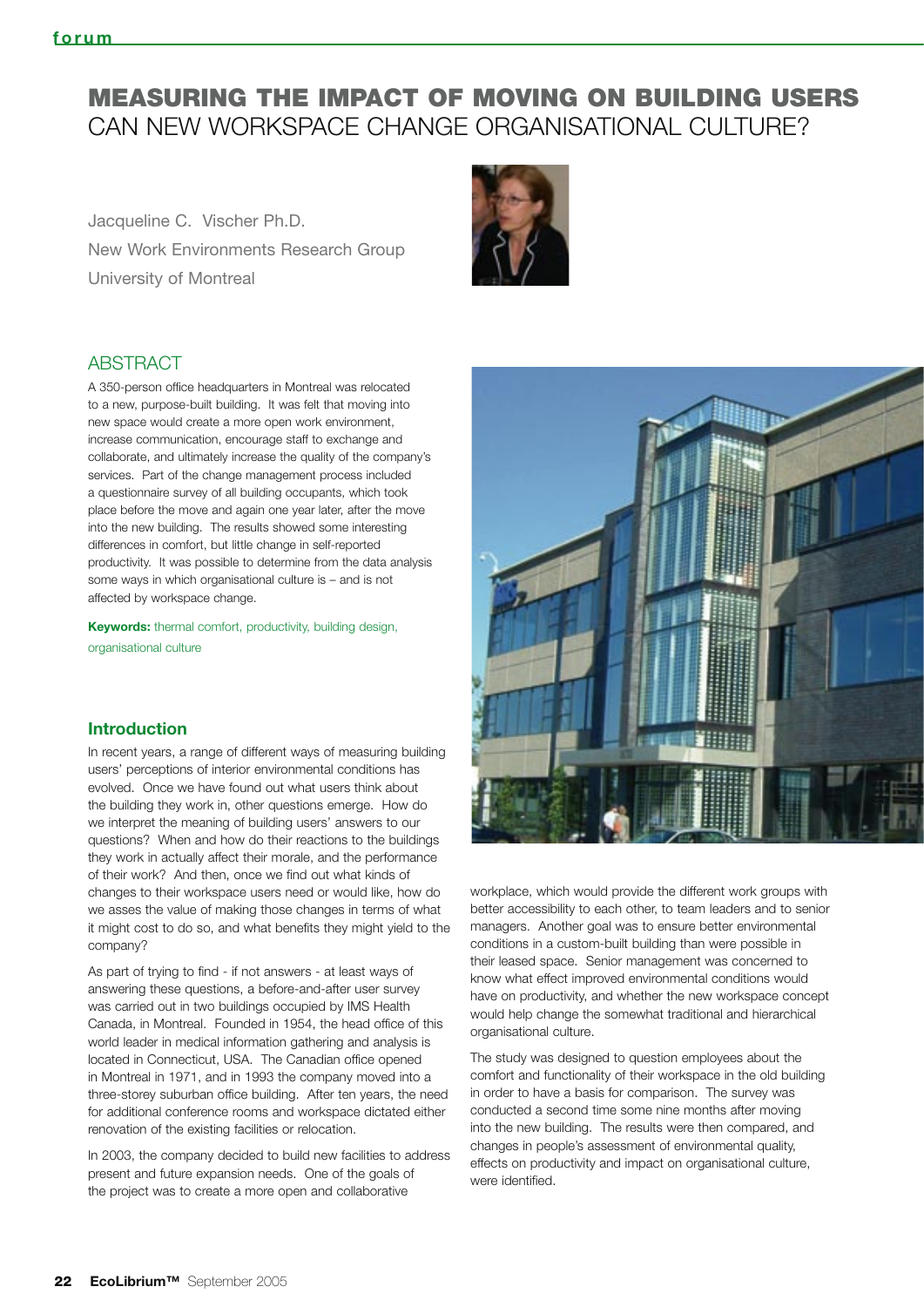



#### **The IMS Health Canada buildings**

At the time of the first survey in October 2003, some 350 employees occupied the three floors leased to IMS Health. The building was a conventional suburban office building of 5204 m2, which included a small reception area, a 30-seat eating area with vending machines and an undersized (230-space) outdoor parking area. Overhead lighting was provided by 0.4 x 1.32 metre deep cell three-lamp parabolics; and air, cooling and heat were delivered by a variable air volume (VAV) system through three large air handling rooftop systems. Floors were covered with carpet, and the blend of open workstations and enclosed offices was furnished with the Steelcase 9000 system featuring 1.3 metre partitions and light-grey, 0.57 metre-deep worksurfaces in 'L' and 'U' configurations. Fenestration took the form of strip windows along the perimeter, but the deep floors, enclosed offices on the perimeter walls, and high workstation partitions meant that little natural light penetrated the interiors of the floors. Workstation size varied from 7.4 m\_ to 11.1 m\_, and private enclosed offices ranged from 11.1 to 23.2 m\_ with a slightly larger office for the CEO.

There was little room for expansion in this building, and as the number of employees grew, 'spare' spaces, such as corners of corridors, small meeting-rooms, and the larger offices became filled with workstations. People complained about feeling crowded, high noise levels, and warm temperatures. If the company's growth was to continue, new office space was necessary. When the building's lease came up for renewal, senior management opted for a new building in the same general neighbourhood, built to their specifications in a collaborative project with the developer, who then leased some of the new space for their own offices.

IMS Health employees moved into their new building in December 2003. Situated approximately two miles from their old building, the new, three-storey building was designed as an open concept featuring a two-storey, sky-lit atrium, a gymnasium with massage room, a library, and an airy, 100 seat cafeteria offering fresh hot meals. The company occupies floors 1 and 2 of the 8,364 m2 building. Ventilation is provided by rooftop AC units through a constant air volume system in the two-storey, open office areas, with VAV boxes in the more enclosed, interior parts of the building. Direct-indirect lighting

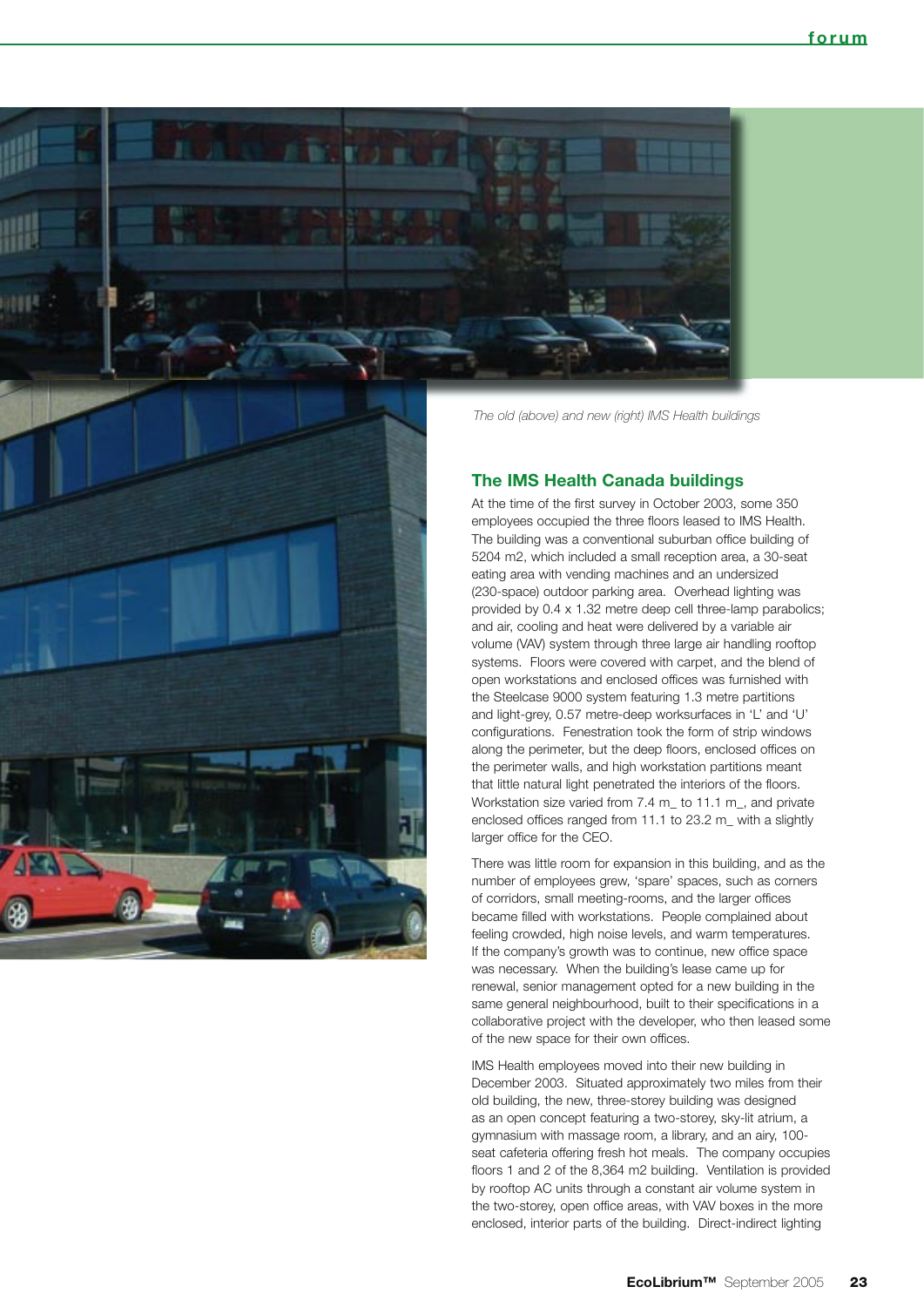fixtures provide overhead illumination. These are flush with the ceiling on the upper floor and in the offices and dropped in the 2-storey, open workstation area. Large rectangular windows and the long skylight ensure natural light throughout.

Unlike the previous building, the workstations in the new building are 'open-concept', measuring 2.2 x 2.2 metres with dividers 1.6 metres high. Whereas the previous building had 69 enclosed private offices, the new building has 28. These are smaller (2.7 x 3.0 metres) and have a sliding door. They are located in the interior of the floors, although the CEO's slightly larger office has access to a window. Most office furniture was not replaced; however, one work-surface was replaced with a new, standard size and individual storage lockers were added.

#### **Using Building-In-Use assessment to measure comfort and productivity**

Building-in-Use assessment is a validated and reliable standardised survey that can be administered to occupants of any office building in order to measure the effects of key environmental conditions on workers. The survey comprises 55 questions pertaining to environmental effects on the performance of work, each in the form of a 5-point scale where '1' means 'uncomfortable' and '5' means 'comfortable'. The results are collapsed into scores on 12 key dimensions of users' functional comfort, which can be compared to other buildings and to BIU normative scores ('norms'), derived from a database of over 100 buildings. The scores on the 12 functional comfort dimensions indicate the degree to which the work environment supports or slows down people's performance of their tasks. The degree to which building scores and database norms line up forms the basis for a diagnostic evaluation of how building conditions affect productivity. If the score is below the norm, people's work is slowed down and correcting problems is in order; when the score is above the norm, the space is successful in supporting work. This highly structured and useable form of building user feedback allows priorities to be set on correcting problems,

making improvements and setting environmental objectives for the future.

To measure anticipated changes in organisational culture, respondents were asked how much they agreed or disagreed with 20 statements, each of which describes a dimension of organisational culture such as 'democratic-authoritarian', 'open-closed', and 'stable-changing'. Analyses of their responses to the two surveys were compared to determine how much change had occurred.

The first survey was distributed to 330 employees, of which 232 were returned. In the new building, 293 questionnaires were distributed, of which 195 were returned. The response rate therefore improved from 66.5% in October 2003 to 70% in November 2004. Upon reception, each survey form was coded in preparation for data entry, and all written comments transcribed. The data were entered into SPSSPC and submitted to Factor Analytic techniques to collapse the data into key functional comfort dimensions. As expected, almost the same factors emerged from each survey (2003 and 2004) and thus scores could be compared to each other for the two buildings, as well as to the baseline scores or norms.

#### **Comparing the functional comfort of building users**

#### Functional comfort scales

Out of the 55 scales rated by occupants, 17 comfort items improved or slightly improved in the new building, 12 comfort items worsened or slightly worsened, and 24 items stayed the same. The remaining two items ask for people's overall assessments of their satisfaction and of the functionality of their workspace and these were unchanged. The table below lists the comfort scales showing the most extreme (significant) changes between the two buildings. The numbers represent average scores for each scale, where 1 is uncomfortable and 5 is comfortable.



*Figure 1 – comparing building profiles with BIU norms*

|                |                                        | 2003 | 2004      | worse        |
|----------------|----------------------------------------|------|-----------|--------------|
| $\overline{1}$ | Overall interior appearance            | 4.01 | ₩<br>3.42 |              |
| $\overline{2}$ | (Un)pleasant colours                   | 3.55 | 2.97      | $\mathbf{v}$ |
| 3              | Drafts from ventilatiotn               | 3.70 | 3.25      | $\mathbf{v}$ |
| $\overline{4}$ | General noise levels                   | 3.25 | 2.83      | $\mathbf{v}$ |
| 5              | Noise distractions                     | 3.15 | 2.70      | $\mathbf{v}$ |
| 6              | Specific noises from voices, equipment | 3.10 | 2.72      | $\mathbf{v}$ |
|                |                                        |      |           | better       |
| $\mathbf{1}$   | Computer screen comfort                | 3.41 | 3.71      | ᠰ            |
| $\overline{2}$ | Mouse comfort                          | 3.25 | 3.69      | ∧            |
| 3              | Work storage                           | 3.36 | 3.72      | ᠰ            |
| $\overline{4}$ | Personal storage                       | 3.09 | 3.79      | ᠰ            |
| 5              | Air movement                           | 3.03 | 3.35      | ᠰ            |
| 6              | How warm it gets                       | 3.14 | 3.37      | ᠰ            |
| $\overline{7}$ | Access to daylight                     | 3.05 | 3.32      | ᠰ            |
| 8              | View out of windows                    | 3.01 | 3.25      | ᠰ            |
| 9              | Informal meeting-spaces                | 2.93 | 3.84      | ᠰ            |
| 10             | Space for meetings                     | 2.81 | 3.85      | ላ            |

*Table 1 – comparing responses between buildings*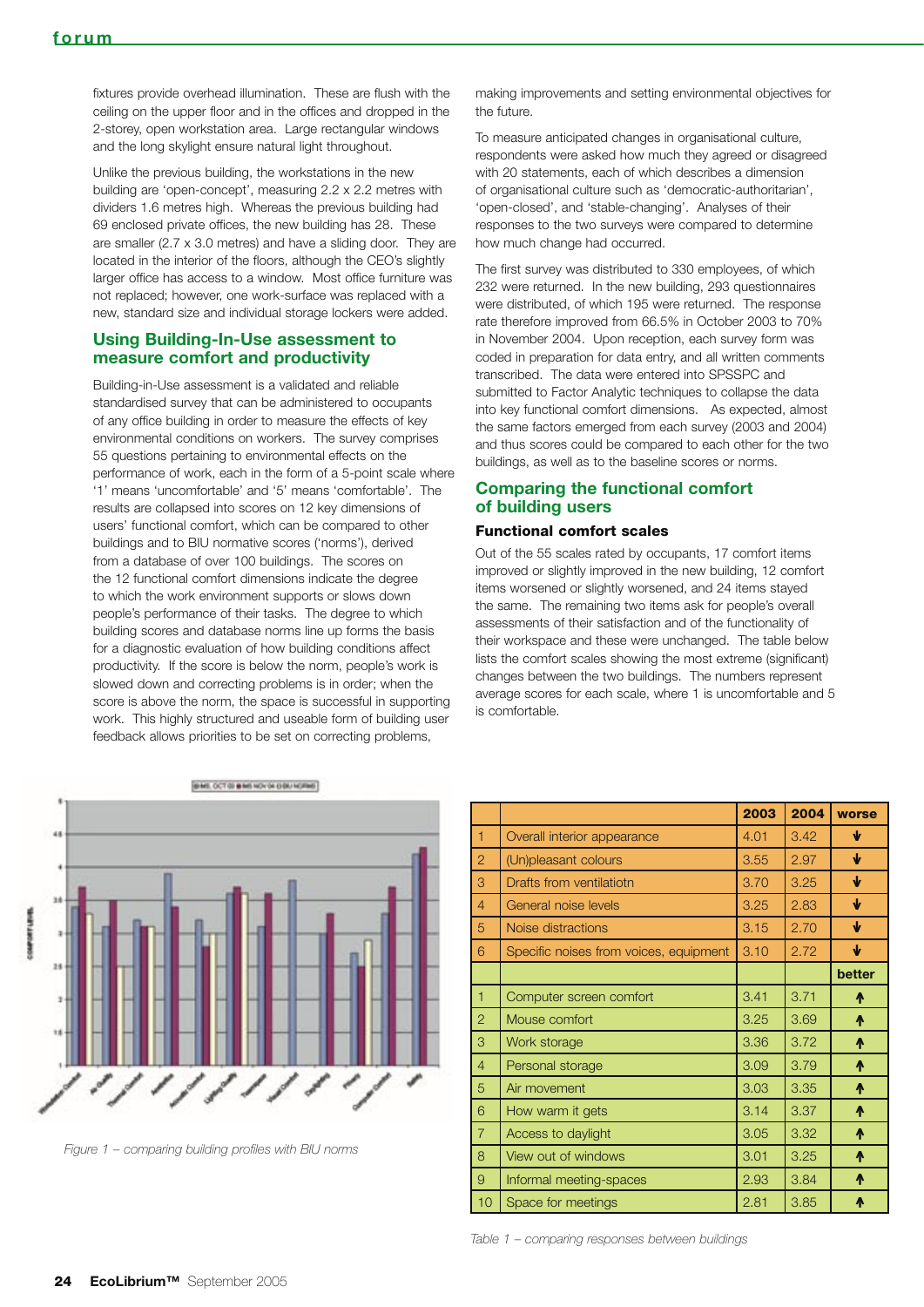The table shows that occupants find the appearance of the new workspace, and the acoustic conditions in which they work, to be the most problematic aspects of the new workspace. However, more items show a positive change, including the comfort of computer use, workstation storage, access to natural light, temperature comfort, and places to meet and work together. In terms of effects on morale and productivity, research indicates that aesthetic aspects and natural light have their primary effect on employee morale, whereas acoustic conditions, space to work collaboratively and workstation comfort have a direct effect on task performance or productivity. These results suggest that while employee morale may be unchanged in the new building, people should be performing their tasks better.

#### Building-in-Use profiles

Subsequently, the 55 scales were collapsed into 12 key dimensions of functional comfort by using the scores from those scales which are most significantly related to each dimension. Each functional comfort dimension therefore has its own score on the 1-5 scale, where 5 is comfortable and 1 is uncomfortable. Table 2 lists each dimension and the score it received, with arrows showing whether scores went up or down. Where the difference is less significant between the two buildings the arrows have a lighter colour.

The overall distribution of results indicates clearly the way functional comfort has changed since moving into the new building. In all, four of the functional comfort dimensions show significant improvement in the new building, and one more shows slight improvement. As well as better space for collaborative work, people appreciate the better daylighting,

feel they have better air quality, and also feel their furniture better supports computer work. Only two key dimensions show some reduction in level of comfort. Acoustic comfort appears to have diminished, indicating that people need to manage noise-generating behaviours better in the new, more open space. In addition, users indicate less satisfaction with the aesthetic aspects of the new space. The colours used in the interior, and the look of the interior spaces, are less appealing in the new building. Privacy is rated slightly lower in the new building, but as this is not a significant difference, it might be concluded that privacy is unchanged.

|                            | $Oct-03$ | Nov-04 |           |
|----------------------------|----------|--------|-----------|
| <b>Workstation Comfort</b> | 3.4      | 3.7    | <b>A</b>  |
| <b>Air Quality</b>         | 3.1      | 3.5    | <b>A</b>  |
| <b>Thermal Comfort</b>     | 3.2      | 3.1    |           |
| Aesthetics                 | 3.9      | 3.4    | ₩         |
| <b>Acoustic Comfort</b>    | 3.2      | 2.8    | ₩         |
| <b>Lighting Quality</b>    | 3.6      | 3.7    |           |
| Teamspace                  | 3.1      | 3.6    | Л         |
| <b>Visual Comfort</b>      | 3.8      |        |           |
| Daylighting                | 3        | 3.3    | ∧         |
| Privacy                    | 2.7      | 2.5    | $\sqrt{}$ |
| <b>Computer Comfort</b>    | 3.3      | 3.7    | Л         |
| Safety                     | 4.2      | 4.3    |           |

*Table 2 – scores on the key functional comfort dimensions*

## We don't like wasting energy We reclaim every last drop!



Fitness First Rockdale uses Air Change 100% fresh air package rooftops fitted with dual energy reclaim system Free hot water heating by reclaiming energy from the condenser Reclaims up to 75% sensible & latent energy in the exhaust air

Helping you design for an ecologically sustainable future



Air Change Pty Ltd - Leaders in Heat Exchange Technology Phone 02 9531 4699 Fax 02 9531 5294 QLD 07 3809 3987 Fax 07 38 09 3989 5A 08 8366 6563 Fax 08 8366 6501-Email scles@aischange.com Internet www.airchange.com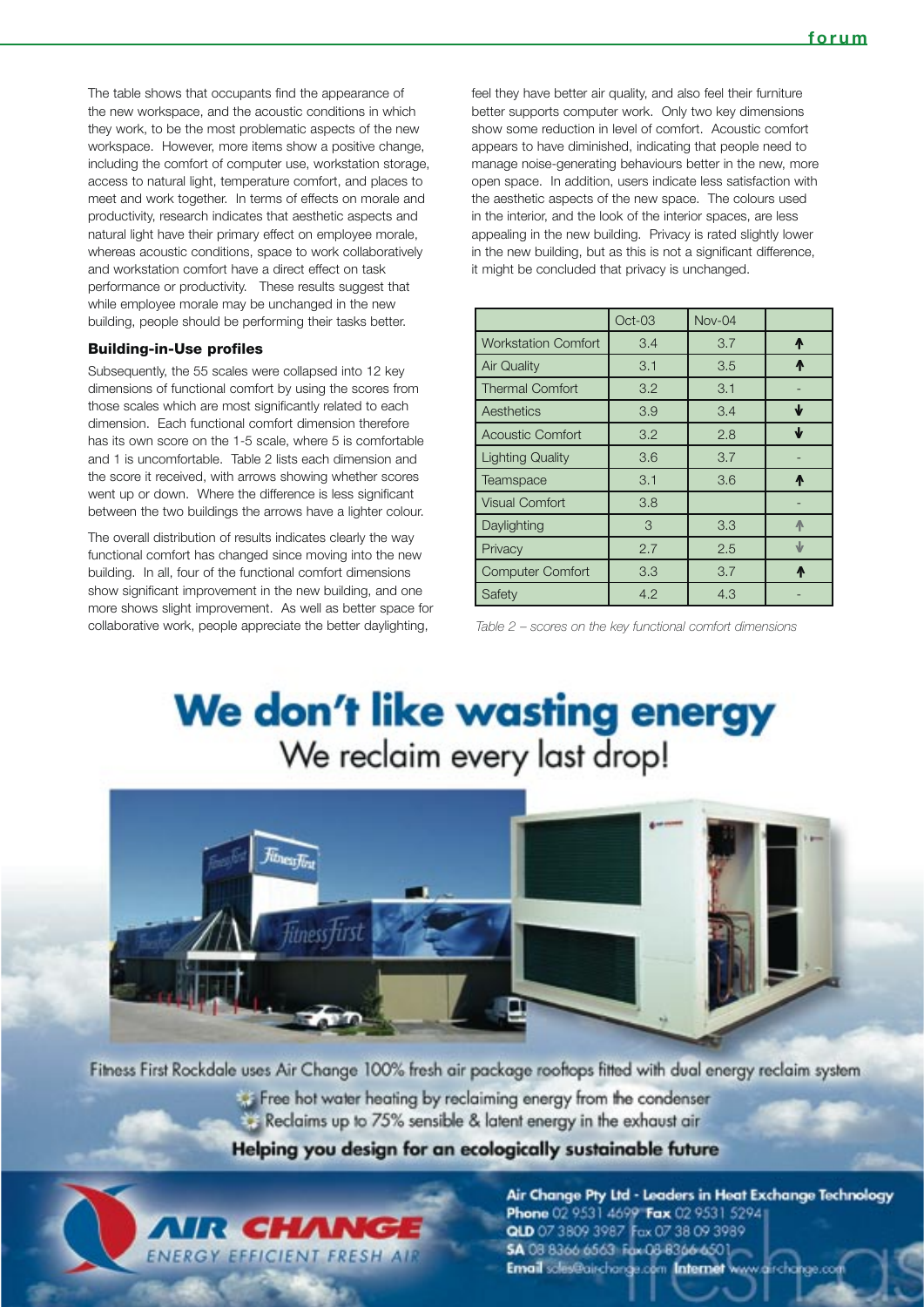| <b>PREVIOUS BUILDING</b>                                                       |    | <b>PRESENT BUILDING</b>                              |
|--------------------------------------------------------------------------------|----|------------------------------------------------------|
| Acoustic Comfort Air Quality (Aesthetics)                                      | +E | Workstation comfort Air Quality (Safety) (Teamspace) |
| <b>Thermal Comfort Lighting Quality</b><br><b>Workstation Comfort (Safety)</b> |    | Thermal Comfort Lighting Quality (Daylighting)       |
| Privacy (Daylighting) (Teamspace)                                              |    | <b>Privacy Acoustic Comfort</b>                      |

*Table 3 – degree of support for the performance of work*

 In the first survey, in response to an invitation to write in additional comments, respondents volunteered comments about poor workstation set-up, lack of storage, and lack of meeting space. There were also negative comments about noise levels, which were disruptive to work, lighting (lack of access to daylight), and air quality (too warm). In the new building, respondents wrote in almost no comments about spatial comfort, indicating that these problems had been solved, although they still expressed concerns about acoustic privacy and noise. The majority of respondents' negative comments concerned the distance of the main entrance from the parking lot. Another frequent remark was the selection of the grey colour for the interiors. Many written comments asked for more plants and/or artwork.

Figure 1 *(previous page)* compares the two building's functional comfort scores with the BIU norms available for 6 of the 12 functional comfort dimensions.

The figure shows that functional comfort in the new building is equal or superior to functional comfort in other, comparable office buildings. The key dimensions of workstation comfort, air quality, and lighting quality are rated above the norm in the new building, whereas privacy and acoustic comfort are below. The new building's thermal comfort is 'normal' or average.

How do these results compare with the design decisions made during building planning and construction? A more expensive light fixture was chosen – and results show that lighting quality is 'normal' in this building. It might have been below normal had conventional fixtures been used. However, more windows and a more open layout are reflected in an improved daylighting rating. A superior air handling system was specified in order to improve ventilation, and results show that air quality is rated above the norm. An effort was made to provide dedicated space for teamwork and collaboration, and the score on this functional comfort dimension is also above the norm. The new building has more security features, and occupants' ratings for safety have improved. It can be concluded that investment in these features – daylight, teamwork, security and to a lesser degree, office lighting – was worthwhile in terms of the positive effects on occupants' task performance.

On the other hand, little investment was made in new workstation furniture, yet a larger worksurface and more storage was sufficient to improve comfort ratings. The open workspace concept and reduction in number of enclosed offices might be anticipated to produce low privacy comfort ratings, which, although they are below the norm, are not significantly different between the two buildings. However, privacy ratings may have more to do with morale than with productivity because people must adapt both their expectations and their work processes to a more open workspace. Surprisingly, in spite of complaints about noise and a drop in comfort between the first and the second building, users' ratings of acoustic comfort are close to normal. This likely means that task performance was slowed down while people

adapted to a noisier environment but not negatively affected in the longer term.

Overall these results provide support for design decisionmakers' priorities. By investing in improvements to environmental aspects that affected functional comfort negatively in the older building, they provided a new workspace that helped people work better and improve task performance. In short, the results show the value of improved environmental quality in terms of those workspace features that support productivity.

#### Changing organisational culture

One of the objectives of the study was to determine whether moving into a new work environment had an effect on changing organisational culture. The reduction in private enclosed offices, accessibility of managers' offices, open workstations, shared meeting-space and enlarged cafeteria were all intended to foster more communication and collaboration among groups and individuals.

Results indicate that the degree of cultural change after 11 months is not dramatic. There are some interesting indications of trends that may become more pronounced over time. Responses from the new building indicate a slight increase in authoritarian and traditional perceptions, as compared to the more democratic and innovative judgments of the culture that were received in 2003. The open-ness of the company, the willingness of managers to listen, and the sharing of information emerged strongly in both surveys. However, "knowing what's going on", a "tendency to keep things secret", and "listening to employees' opinions" all shifted towards the negative end of the scale, indicating perhaps that employees felt they were less involved in planning the new workspace than they would have liked. Support offered to employees "seeking advancement", "with ideas" and "wanting to get ahead" emerged more strongly in the new building than in the previous survey.

These results suggest strongly that although new workspace design affects organisational culture, the process of design decision-making, and how well people are informed, may have even more of an impact.

#### **Conclusions**

Employees of a company located in Montreal, Canada, were surveyed twice - before and after moving into a new building - in order to compare their functional comfort, or the degree to which workspace supports task performance and therefore productivity. Workspace design innovations in the new building aimed at encouraging collaboration, better communication among groups, and a more open and democratic culture.

As is often the case where workers have moved into a more open workspace, comfort ratings for privacy and noise control have gone slightly down, whereas comfort ratings for collaboration and meeting-space have gone significantly up. The fact that global workability and satisfaction ratings have